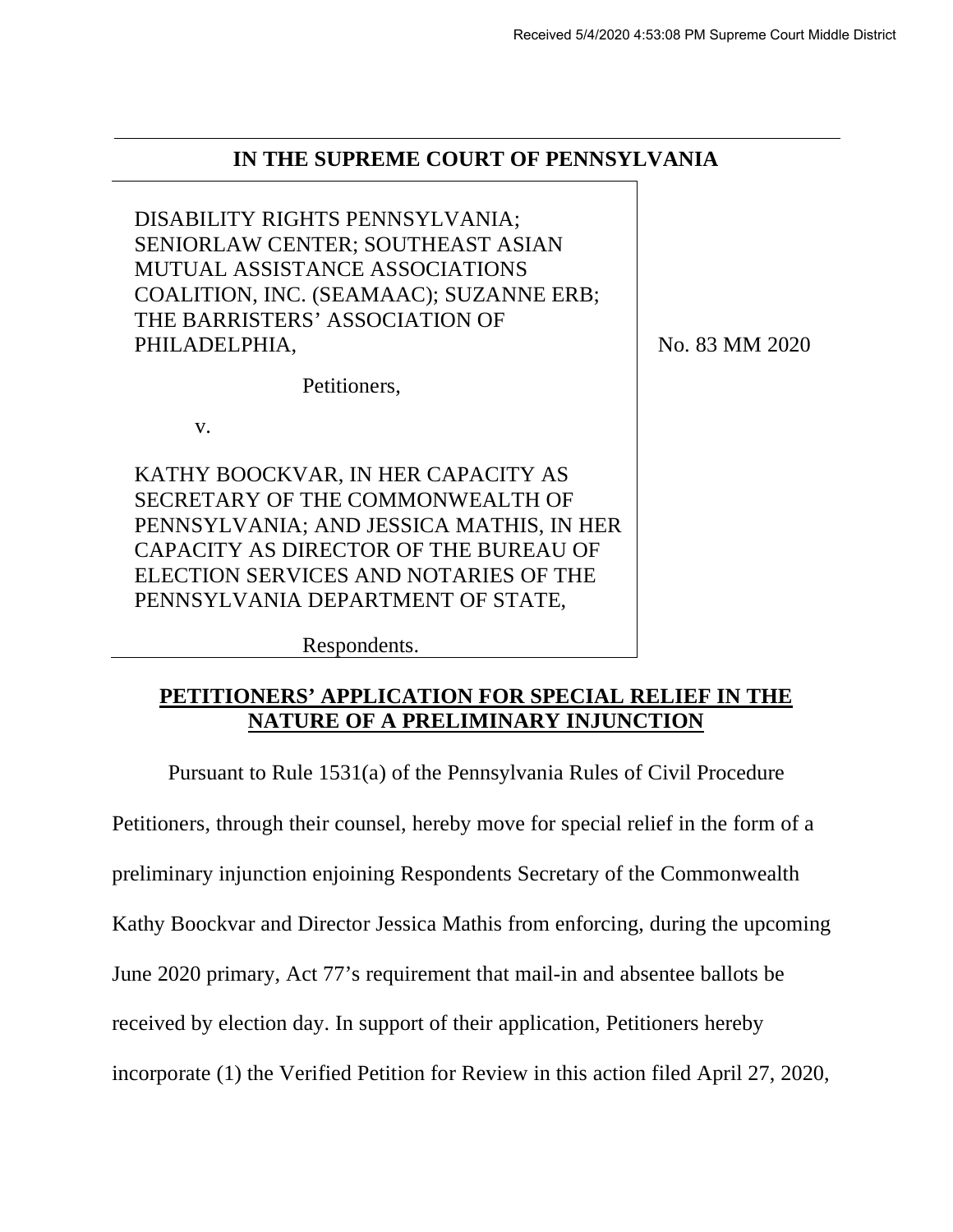and (2) the Memorandum in Support of Preliminary Injunction filed along with this application. Petitioners further state the following:

#### **BACKGROUND**

1. As set forth in the Petition for Review filed April 27, 2020, and in the Memorandum accompanying this application, enforcement of Act 77's "receivedby" deadline during the COVID-19 pandemic violates the Pennsylvania Constitution.

2. Under Act 77, enacted October 31, 2019, a mail-in or absentee ballot will not be counted unless it is received by a county election board "on or before eight o'clock P.M. the day of the primary or election." 25 P.S. §§ 3146.6(c),  $3146.8(g)(1)(ii)$ ,  $3150.16(c)$ .

3. Given the risks posed by in-person voting during the pandemic, applications to vote by mail have skyrocketed. This massive uptick in applications has already led to backlogs in processing applications by county boards of elections. Those backlogs will only continue to grow as election day nears. Mail delivery by the U.S. Postal Service has also slowed due to the pandemic. And as a result of these inevitable delays, a significant number of eligible Pennsylvania voters who timely request absentee and mail-in ballots by the May 26, 2020 deadline for the primary will not receive their ballots until close to election day, June 2. Voters who are uncertain whether there is enough time to mail back their

-2-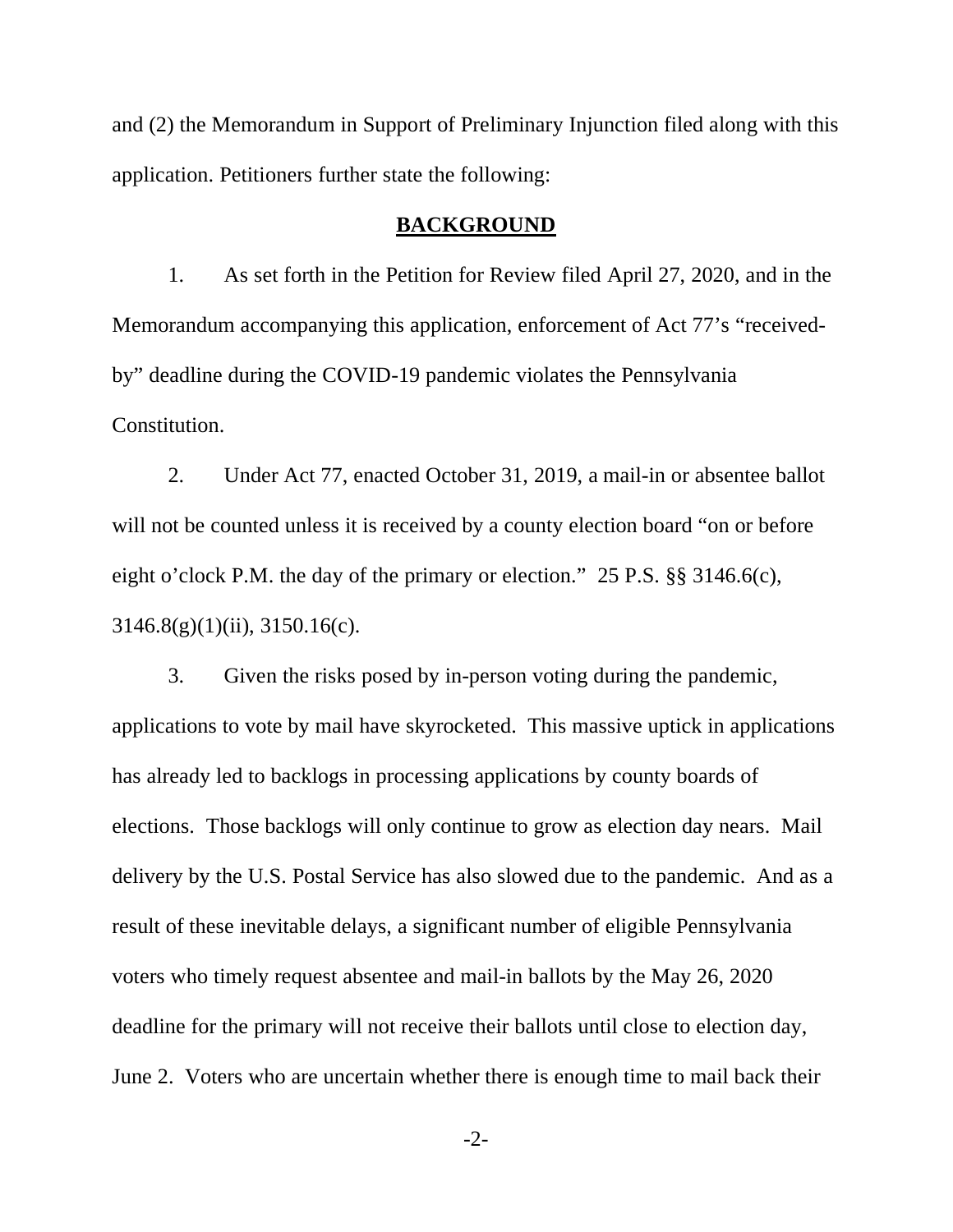ballots will be forced to risk their lives to vote in person, and even then, they will only be able to vote by provisional ballot for the June 2 primary. Other votes will mail back their ballots and miss the arrival deadline through no fault of their own.

4. Pursuant to Pennsylvania Rule of Appellate Procedure 1532(a), this Court may order special relief, including a preliminary or special injunction "in the interest of justice and consistent with the usages and principles of law." The standard for obtaining a preliminary injunction under this rule is the same as that for a grant of a preliminary injunction pursuant to the Pennsylvania Rules of Civil Procedure. *Shenango Valley Osteopathic Hosp. v. Dep't of Health*, 451 A.2d 434, 441 (Pa. 1982). Preliminary injunctive relief may be granted at any time following the filing of a Petition for Review. *See* Pa. R. App. P. 1532(a).

### **INJUNCTIVE RELIEF**

5. The Court in deciding whether to issue a preliminary injunction considers whether (1) the petitioner is likely to prevail on the merits; (2) an injunction is necessary to prevent immediate and irreparable harm; (3) greater injury would result from refusing the injunction than from granting it, and granting it will not substantially harm other interested parties; (4) the injunction will not adversely affect the public interest; (5) the injunction will properly restore the parties to their status immediately prior to the passage of the law; and (6) the

-3-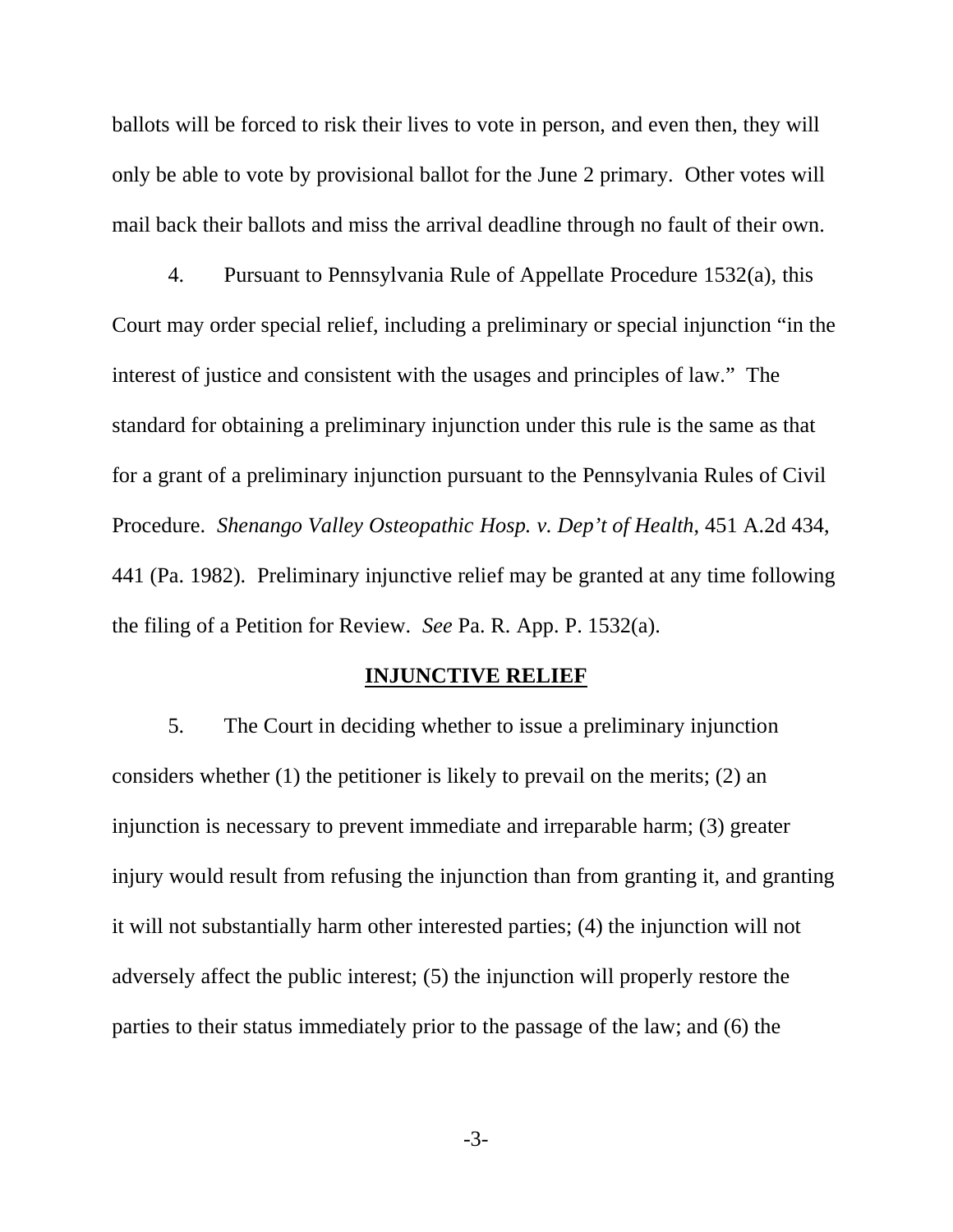injunction is reasonably suited to abate the offending activity. *SEIU Healthcare Pa. v. Commonwealth*, 104 A.3d 495, 501-02 (Pa. 2014).

6. As explained in greater detail in the accompanying Memorandum, Petitioners meet all of the elements for the entering of a preliminary injunction in this case.

7. *First,* Petitioners are likely to succeed on the merits of their claims. Enforcement of the received-by deadline amid the COVID-19 pandemic will place unconstitutional burdens on the ability to cast a ballot by forcing many voters to risk their health by voting in person, will disenfranchise a significant number of eligible Pennsylvania voters whose absentee and mail-in ballots arrive too late, and will treat similarly situated voters differently depending on factors like where they live in the state and whether they can risk exposure to a deadly virus by voting in person.

8. Enforcement of the received-by deadline will thus violate the guarantee of Article I, Section 5 of the Pennsylvania Constitution, which provides that "[e]lections shall be free and equal, and no power, civil or military, shall at any time interfere to prevent the free exercise of the right of suffrage."

9. Enforcement of the received-by deadline will also violate the Pennsylvania Constitution's guarantees of free expression and association, as it will prevent many voters from engaging in core political expression or will

-4-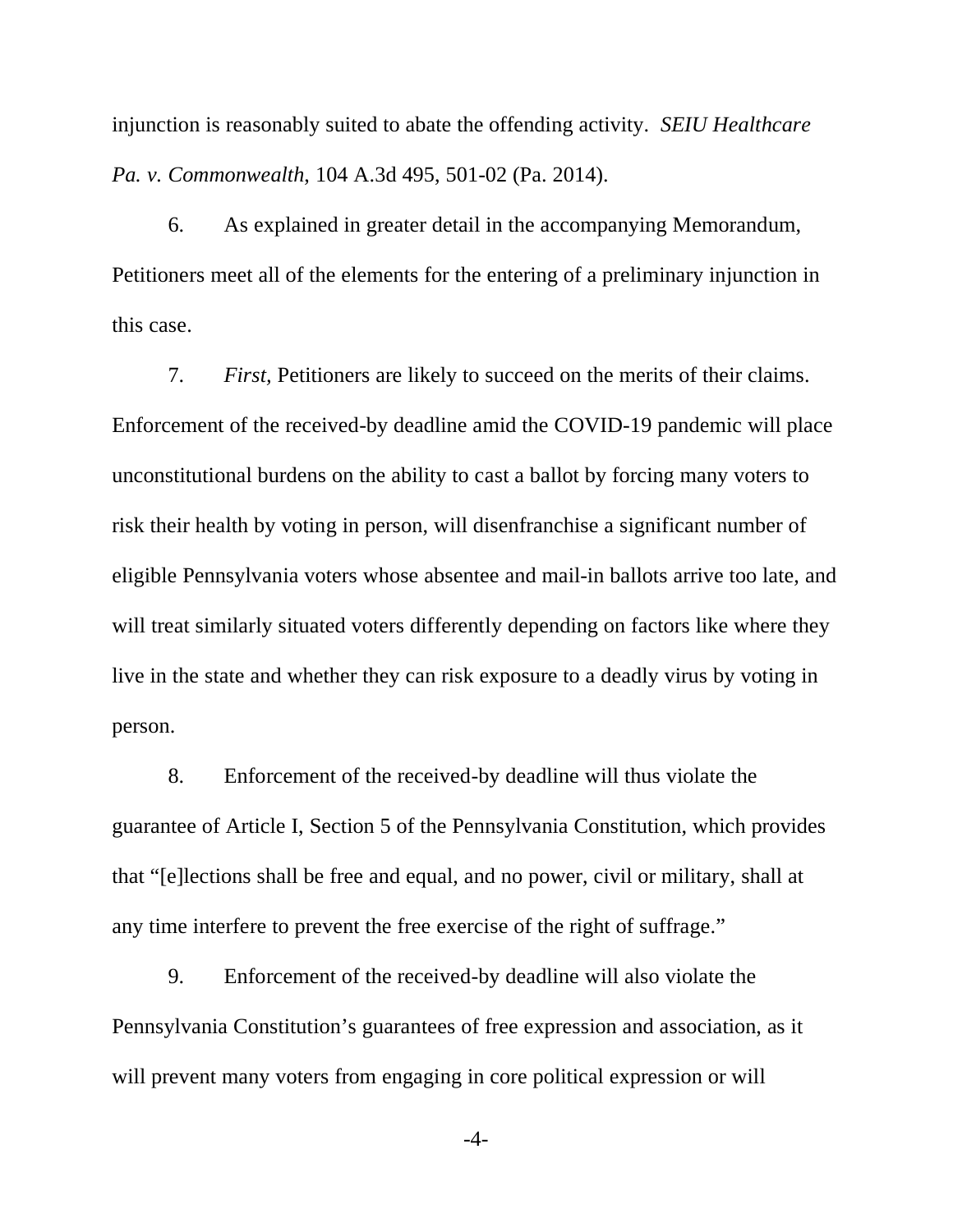condition their political expression on their ability to risk their health by voting in person.

10. Enforcement of the deadline will also violate the Pennsylvania Constitution's equal protection guarantees, as it will necessarily result in the differential treatment of similarly situated voters based on unpredictable variation in application-processing and mail-delivery times due to the pandemic, and based on age, disability, health, and English proficiency status.

11. And enforcement of the received-by deadline will violate Article VII, § 14(a) of the Pennsylvania Constitution by placing undue burdens on, or outright disenfranchising, voters who have a constitutional right to cast an absentee ballot.

12. *Second,* enjoining enforcement of the received-by deadline will prevent several forms of immediate and irreparable harm. The received-by deadline threatens to deprive a large number of Pennsylvanians of their fundamental right to vote. It will cause many voters to endanger their health by voting in person to avoid having their mail-in ballot arrive too late. It will force many voters to cast their votes significantly earlier than they otherwise would. And it will force the organizational Petitioners to divert resources away from other election-related purposes and toward educating citizens about mail-in deadlines.

13. *Third,* these immediate irreparable harms dramatically outweigh any injury the Commonwealth might claim from having to consider ballots timely if

-5-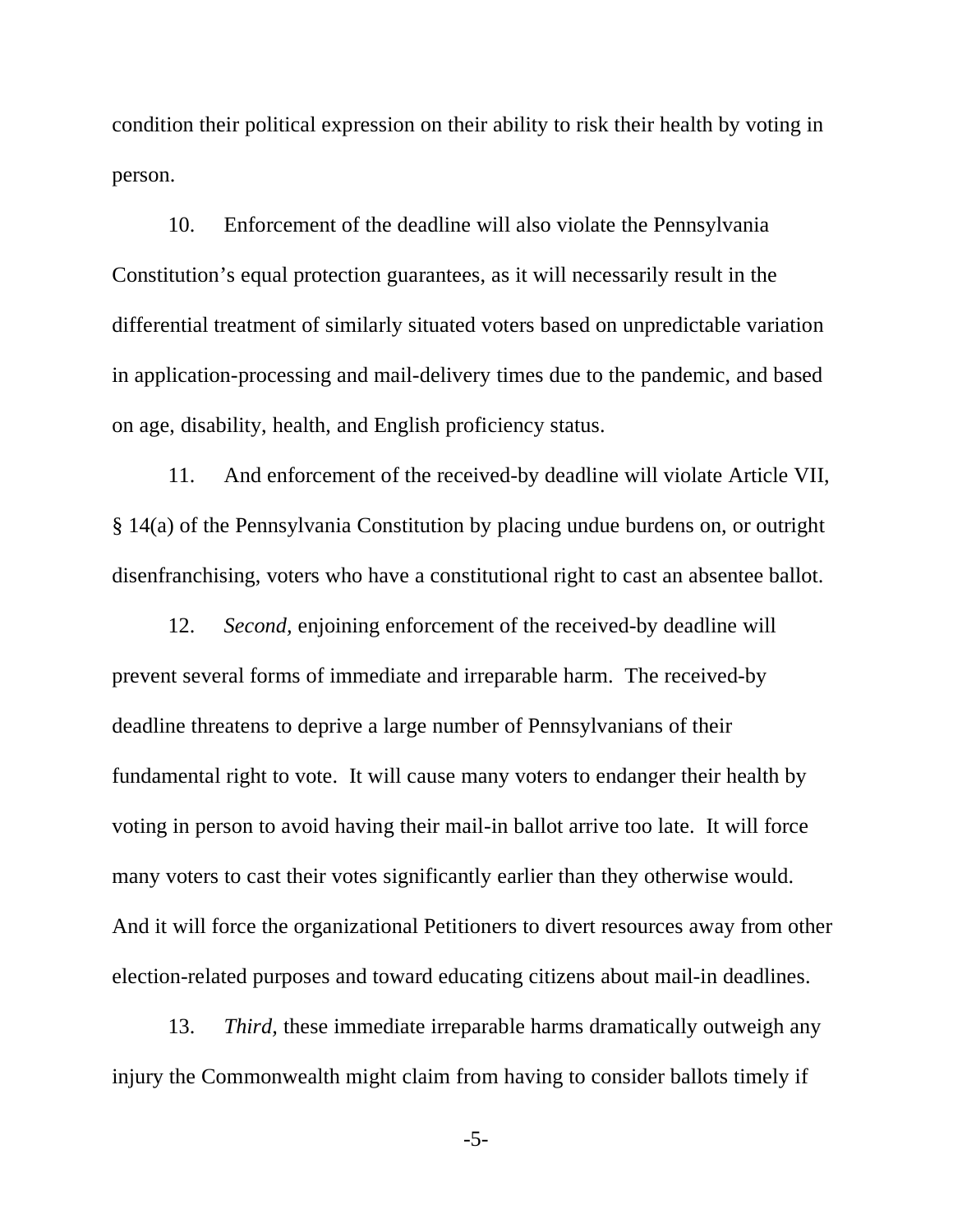sent on or before the day of the primary. The U.S. Supreme Court recently approved the same relief Petitioners seek in Wisconsin, and many states that allow voting by mail consider ballots timely if postmarked on or the day before election day, showing that such sent-by-election-day rules are manageable and impose no significant administrative burden.

14. *Fourth,* the public interest strongly favors an injunction that will avoid a widespread deprivation of the right to vote and will protect public health by reducing the number of citizens forced to vote in person.

15. *Fifth,* an injunction will restore Pennsylvania voters to the pre-COVID-19 status quo, when voters did not need to risk their lives to ensure their votes would be counted

16. *Finally*, the narrow injunction that Petitioners seek—to prevent enforcement of the received-by deadline during the upcoming primary election given the pandemic—is reasonably tailored to the offending activity.

17. Under ordinary principles of severability, the received-by deadline is severable from the remainder of Act 77. While Act 77 has a boilerplate nonseverability provision, that provision is not controlling under this Court's precedent, and applying the provision here would be unconstitutional because it would result in wholly eliminating no-excuse mail-in voting during a deadly

-6-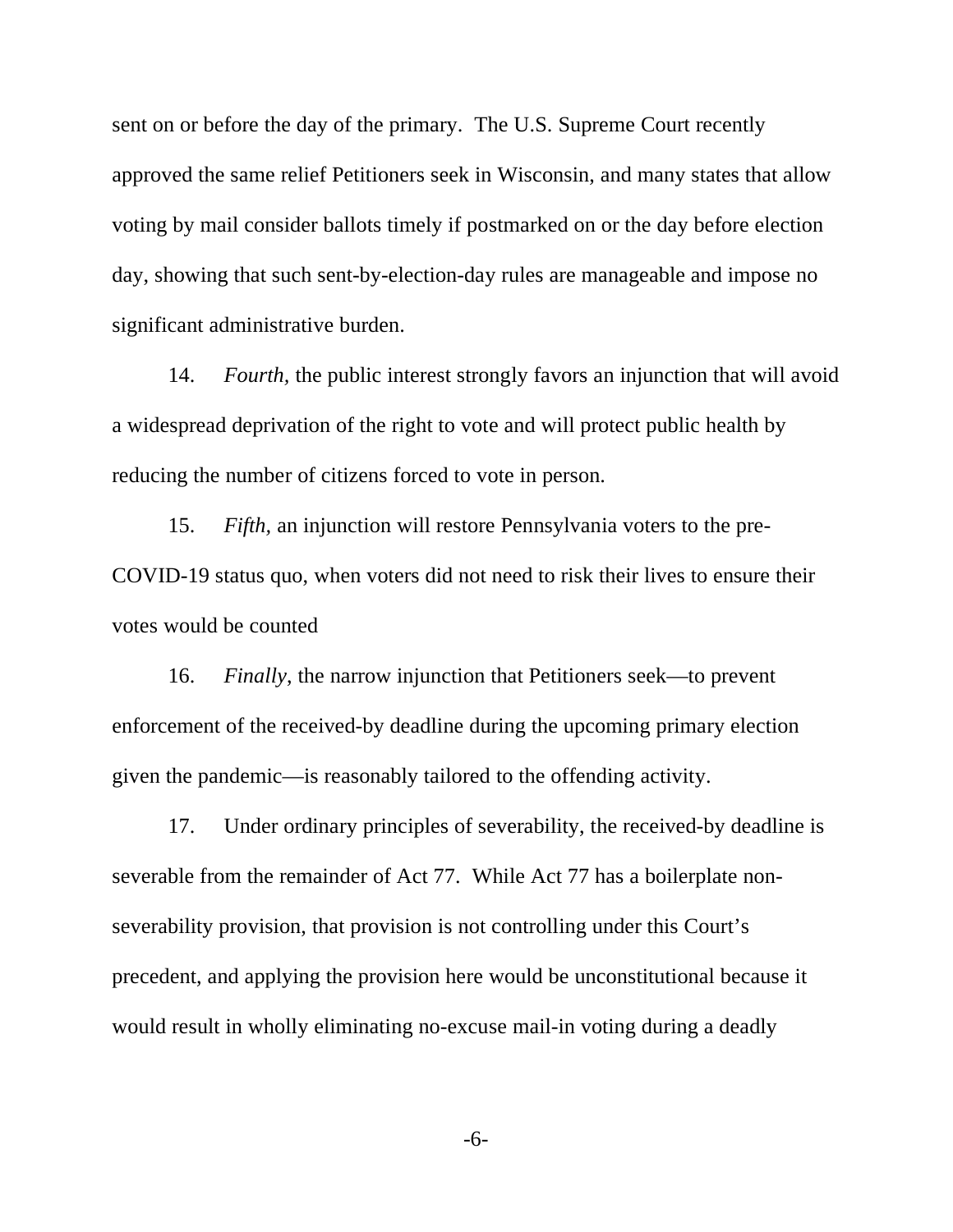pandemic, exacerbating the very constitutional violations underlying Petitioners' claims.

## **EXPEDITED TIMING**

18. The Commonwealth has a primary election scheduled for June 2, 2020. Petitioners seek an injunction that will prevent enforcement of the receivedby deadline for that upcoming primary election in order to prevent irreparable constitutional injury that will occur absent the injunction. Petitioners thus respectfully submit that the interests of all parties as well as the general public will be best served by a schedule that allows this Court to resolve Petitioners' application for a preliminary injunction as soon as possible to ensure that such injunction could be implemented in time for the primary.

19. Petitioners request that this Honorable Court therefore set an expedited schedule for briefing and hearing in this application, and propose the following schedule:

- Respondents file a response and/or brief in opposition to preliminary injunction by Monday, May 11, 2020.
- Petitioners file any reply in support of preliminary injunction by May 14, 2020.
- Preliminary injunction hearing held at the Court's convenience thereafter, if the Court determines that a hearing is warranted.

-7-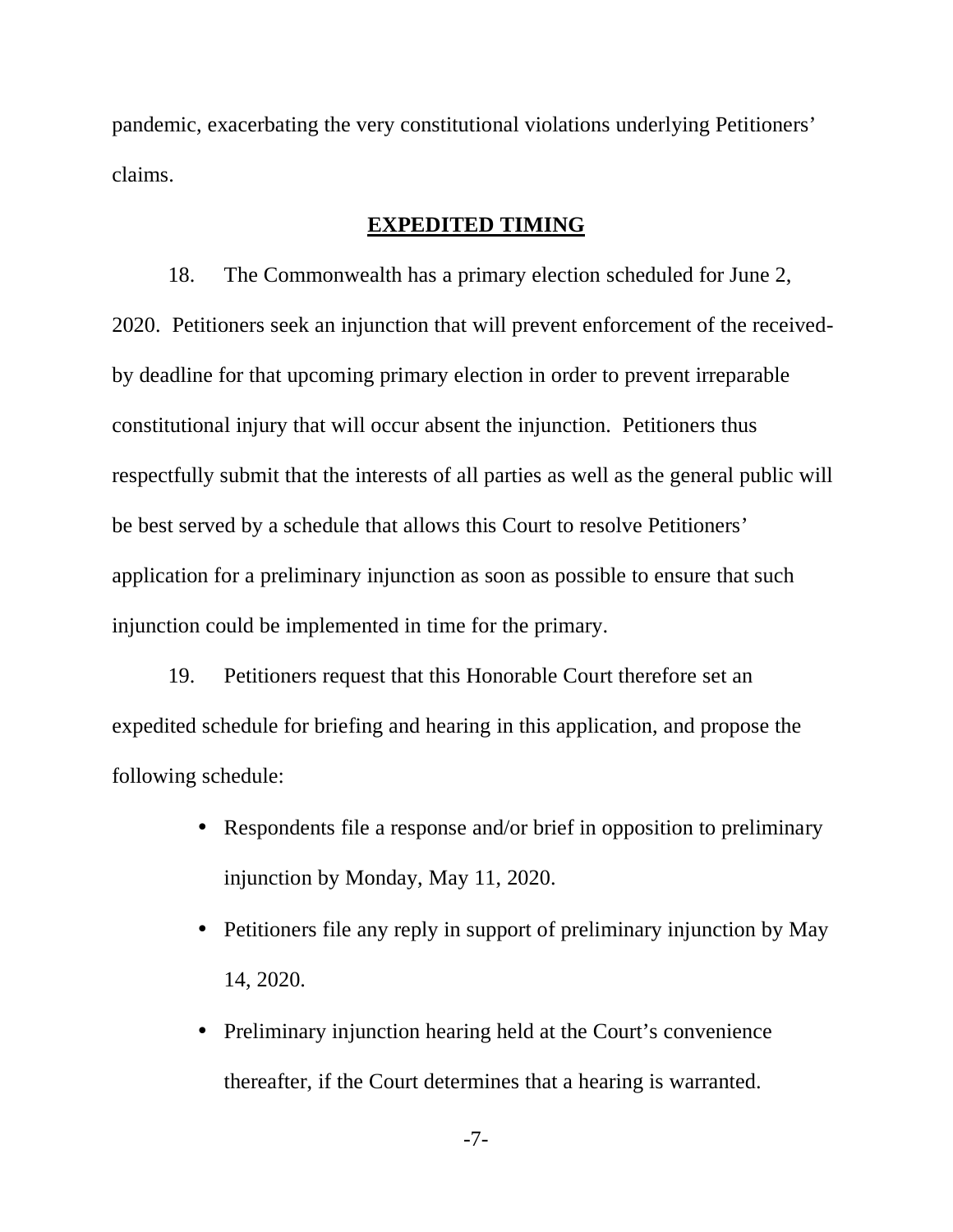**WHEREFORE**, for all the foregoing reasons, and those stated in the Petition for Review and Memorandum accompanying this application, Petitioners respectfully request that this Honorable Court grant their application for special relief in the nature of a preliminary injunction, and enter an order that:

- a. Enjoins Respondents, their agents, officers, and employees from enforcing the received-by deadline for absentee and mail-in ballots in 25 P.S. §§ 3146.6(c), 3146.8(g)(1)(ii), 3150.16(c) for the June 2, 2020 primary, based on the public health emergency related to COVID-19.
- b. Enjoins Respondents, their agents, officers, and employees, for the 2020 primary election, to consider timely any absentee or mail-in ballot if:
	- 1. The ballot is received in the office of the county board of elections by 8 p.m. on June 2, 2020;
	- 2. The ballot is postmarked on or before the day of the primary election, and is received in the office of the county board of elections no later than June 9, 2020;
	- 3. If the ballot has no postmark, a postmark with no date, or an illegible postmark, the ballot is delivered by the United States Postal Service to the office of the county board of elections no later than June 3, 2020.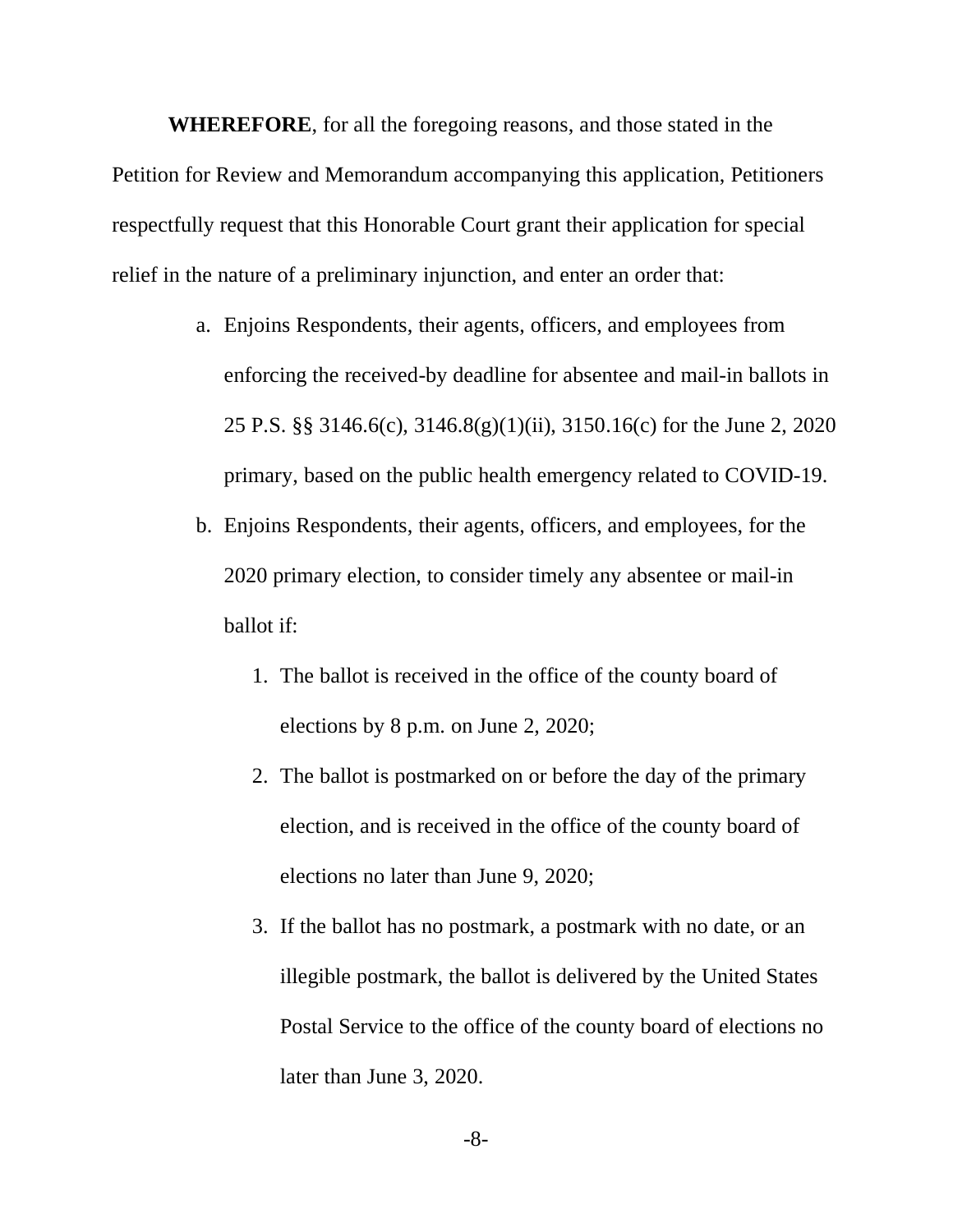**FURTHERMORE**, Petitioners respectfully request that this Honorable

Court shorten the time for Respondents' response and/or brief in opposition to a preliminary injunction pursuant to Pa. R. App. P. 123(b), and set a schedule for expedited briefing and hearing on this application in accordance with the proposed order submitted with this application.

Respectfully submitted,

Dated: May 4, 2020

*/s/ Benjamin D. Geffen*

Mary M. McKenzie Attorney ID No. 47434 Benjamin D. Geffen Attorney ID No. 310134 Public Interest Law Center 1500 JFK Blvd., Suite 802 Philadelphia PA 19102 Telephone: +1 215.627.7100 Facsimile: +1 215.627.3183 mmckenzie@publintlaw.org.

Elisabeth S. Theodore\* Daniel F. Jacobson\* R. Stanton Jones\* David P. Gersch\* Kolya Glick\* Samuel F. Callahan\* Arnold & Porter Kaye Scholer LLP 601 Massachusetts Ave., NW Washington, DC 20001-3743 Telephone: +1 202.942.5000 Facsimile: +1 202.942.5999 elisabeth.theodore@arnoldporter.com \* Not admitted in Pennsylvania, admitted in the District of Columbia. Pro hac vice motion to be filed.

Counsel for Petitioners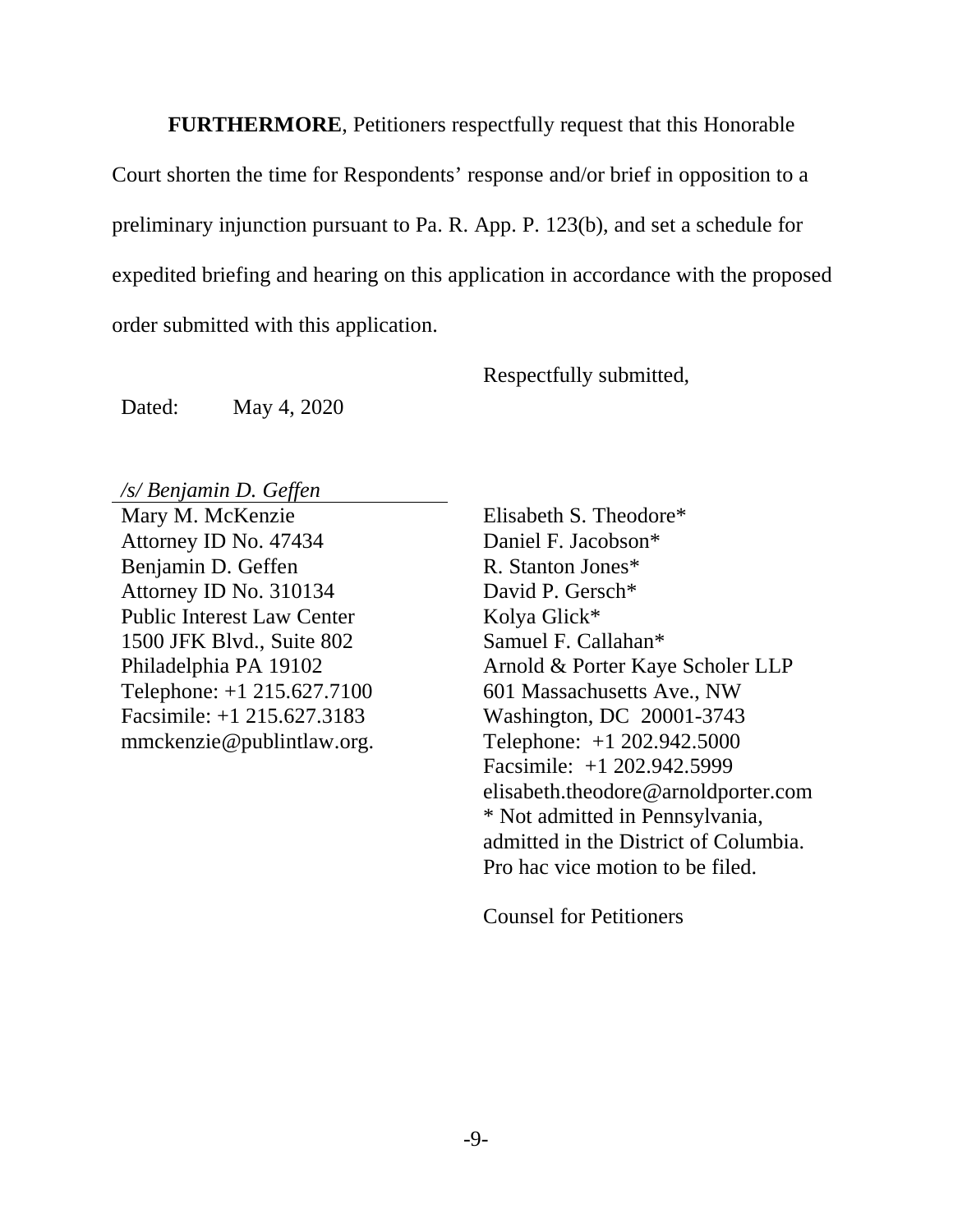# **IN THE SUPREME COURT OF PENNSYLVANIA**

DISABILITY RIGHTS PENNSYLVANIA; SENIORLAW CENTER; SOUTHEAST ASIAN MUTUAL ASSISTANCE ASSOCIATIONS COALITION, INC. (SEAMAAC); SUZANNE ERB; THE BARRISTERS' ASSOCIATION OF PHILADELPHIA,

No. 83 MM 2020

Petitioners,

v.

KATHY BOOCKVAR, IN HER CAPACITY AS SECRETARY OF THE COMMONWEALTH OF PENNSYLVANIA; AND JESSICA MATHIS, IN HER CAPACITY AS DIRECTOR OF THE BUREAU OF ELECTION SERVICES AND NOTARIES OF THE PENNSYLVANIA DEPARTMENT OF STATE,

Respondents.

# **ORDER GRANTING APPLICATION FOR SPECIAL RELIEF IN THE NATURE OF A PRELIMINARY INJUNCTION**

AND NOW, this \_\_\_\_\_\_\_ day of \_\_\_\_\_\_\_\_, 2020, upon consideration of

Petitioners' Petition for Review, Application for Special Relief in the Nature of a

Preliminary Injunction, and Memorandum in Support, it is hereby **ORDERED** that

said Application is **GRANTED**.

**IT IS FURTHER ORDERED** that Respondents, their agents, officers, and

employees are **ENJOINED** from enforcing the received-by deadline for absentee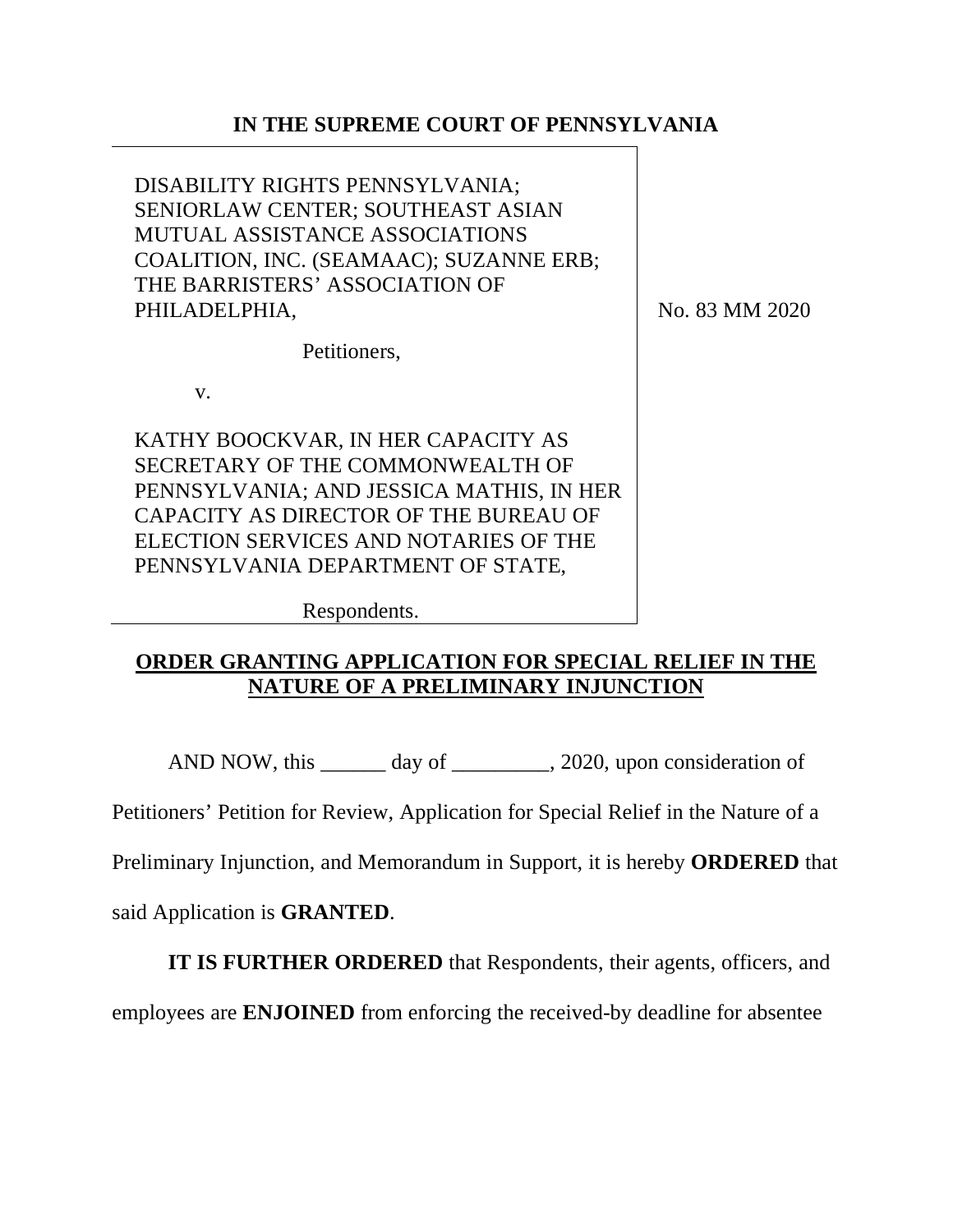and mail-in ballots in 25 P.S. §§ 3146.6(c), 3146.8(g)(1)(ii), 3150.16(c) for the June 2, 2020 primary, based on the public health emergency related to COVID-19.

**IT IS FURTHER ORDERED** that Respondents, their agents, officers, and employees are **ENJOINED**, for the 2020 primary election, to consider timely any absentee or mail-in ballot if:

- 1. The ballot is received in the office of the county board of elections by 8 p.m. on June 2, 2020;
- 2. The ballot is postmarked on or before the day of the primary or general election, and is received in the office of the county board of elections no later than June 9, 2020;
- 3. If the ballot has no postmark, a postmark with no date, or an illegible postmark, the ballot is delivered by the United States Postal Service to the office of the county board of elections no later than June 3, 2020.

BY THE COURT:

\_\_\_\_\_\_\_\_\_\_\_\_\_\_\_\_\_\_\_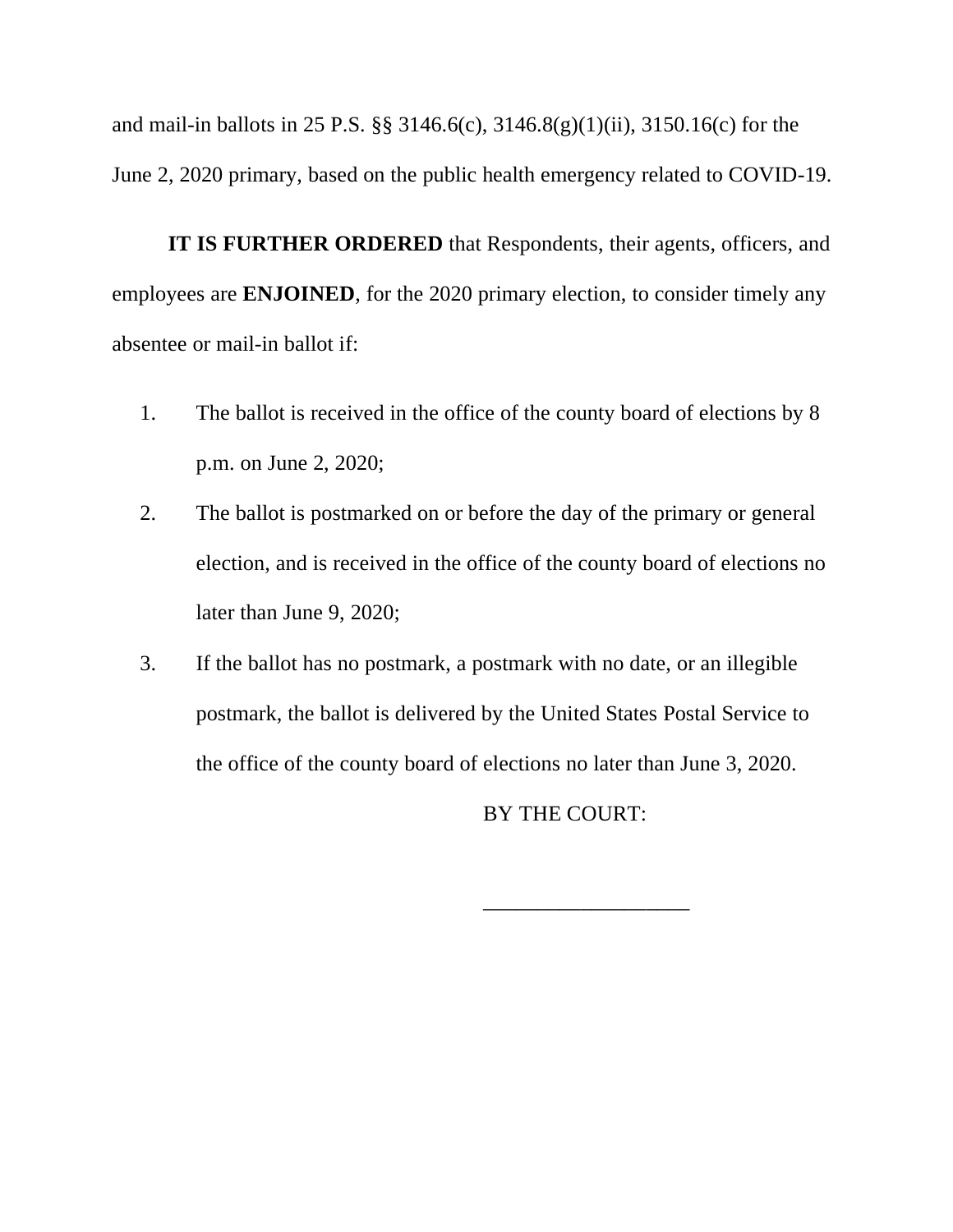## **IN THE SUPREME COURT OF PENNSYLVANIA**

DISABILITY RIGHTS PENNSYLVANIA; SENIORLAW CENTER; SOUTHEAST ASIAN MUTUAL ASSISTANCE ASSOCIATIONS COALITION, INC. (SEAMAAC); SUZANNE ERB; THE BARRISTERS' ASSOCIATION OF PHILADELPHIA,

No. 83 MM 2020

Petitioners,

v.

KATHY BOOCKVAR, IN HER CAPACITY AS SECRETARY OF THE COMMONWEALTH OF PENNSYLVANIA; AND JESSICA MATHIS, IN HER CAPACITY AS DIRECTOR OF THE BUREAU OF ELECTION SERVICES AND NOTARIES OF THE PENNSYLVANIA DEPARTMENT OF STATE,

Respondents.

# **ORDER GRANTING APPLICATION FOR EXPEDITED BRIEFING AND HEARING SCHEDULE, AND TRUNCATING RESPONSE TIME**

AND NOW, this \_\_\_\_\_\_\_ day of \_\_\_\_\_\_\_\_, 2020, upon consideration of

Petitioners' Petition for Review, Application for Special Relief in the Nature of a

Preliminary Injunction, and Memorandum in Support, it is hereby **ORDERED** that

the parties proceed pursuant to the following schedule for briefing and hearing in

this case: